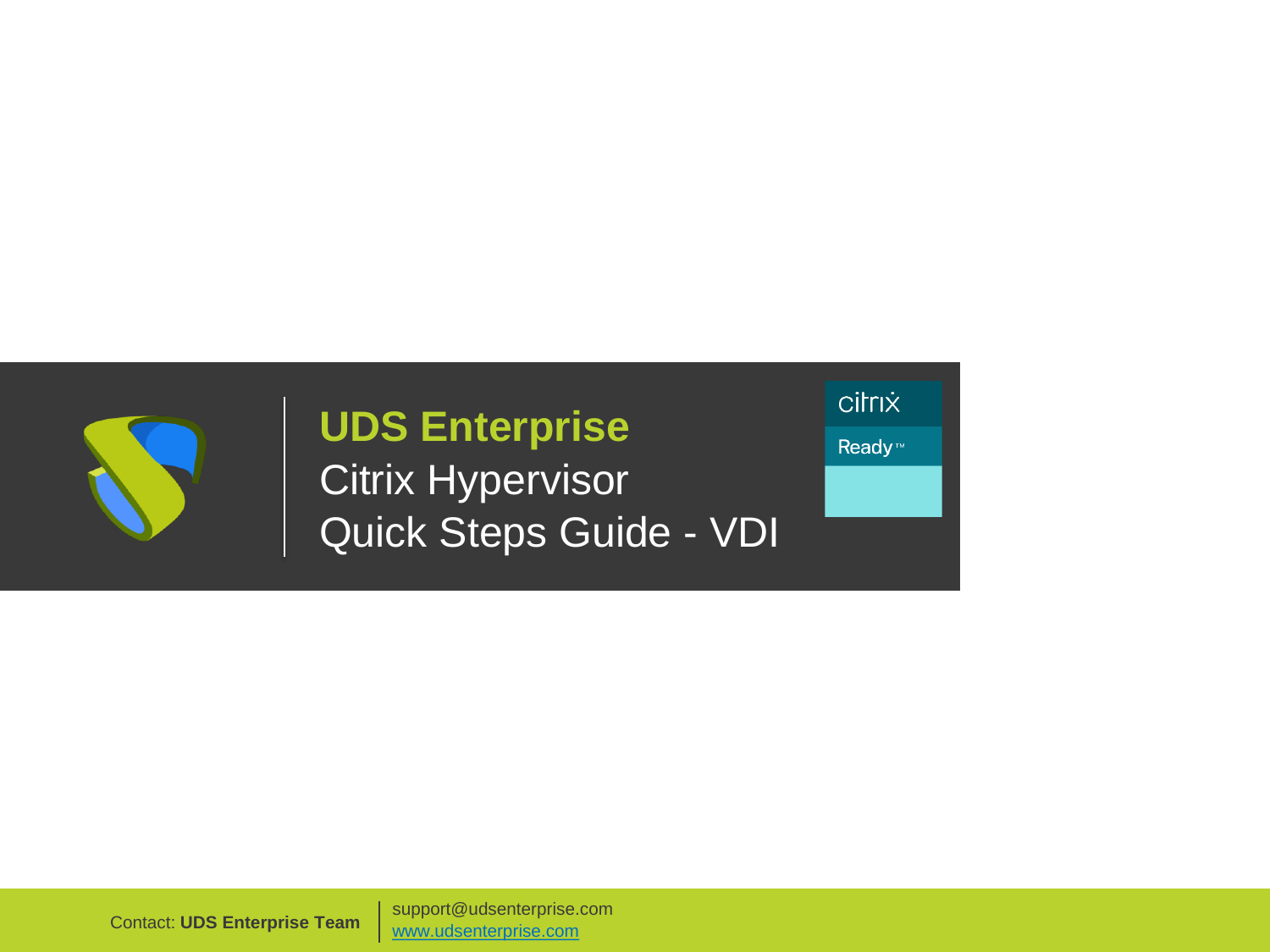

### Step 1

#### Prepare your environment

Install & configure Citrix Hypervisor enviroment with at least:

- One Citrix Hypervisor Host
- One XenCenter

For further info: **[XenServer](https://docs.citrix.com/en-us/xenserver.html) Official Guides** 

citrix **Ready**™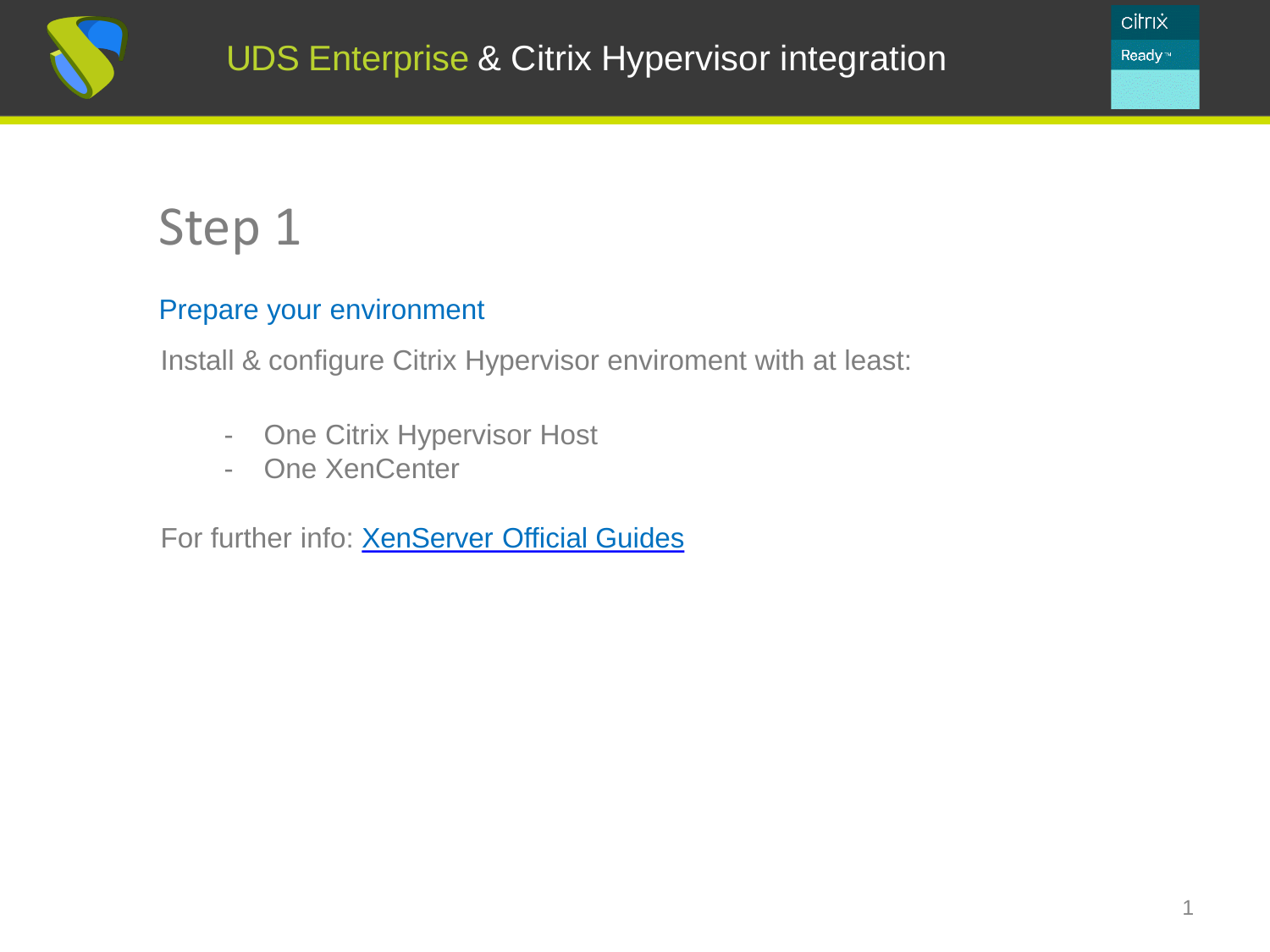

## Step 2

#### Prepare the virtual desktops's base image

Optimize your base image:

- Configure GPO
- Remove unnecessary components

Install in your base image/s

- Favourite apps
- XenServer Tools
- UDS Actor

For further info: **UDS Enterprise Installation, Administration and** User Guide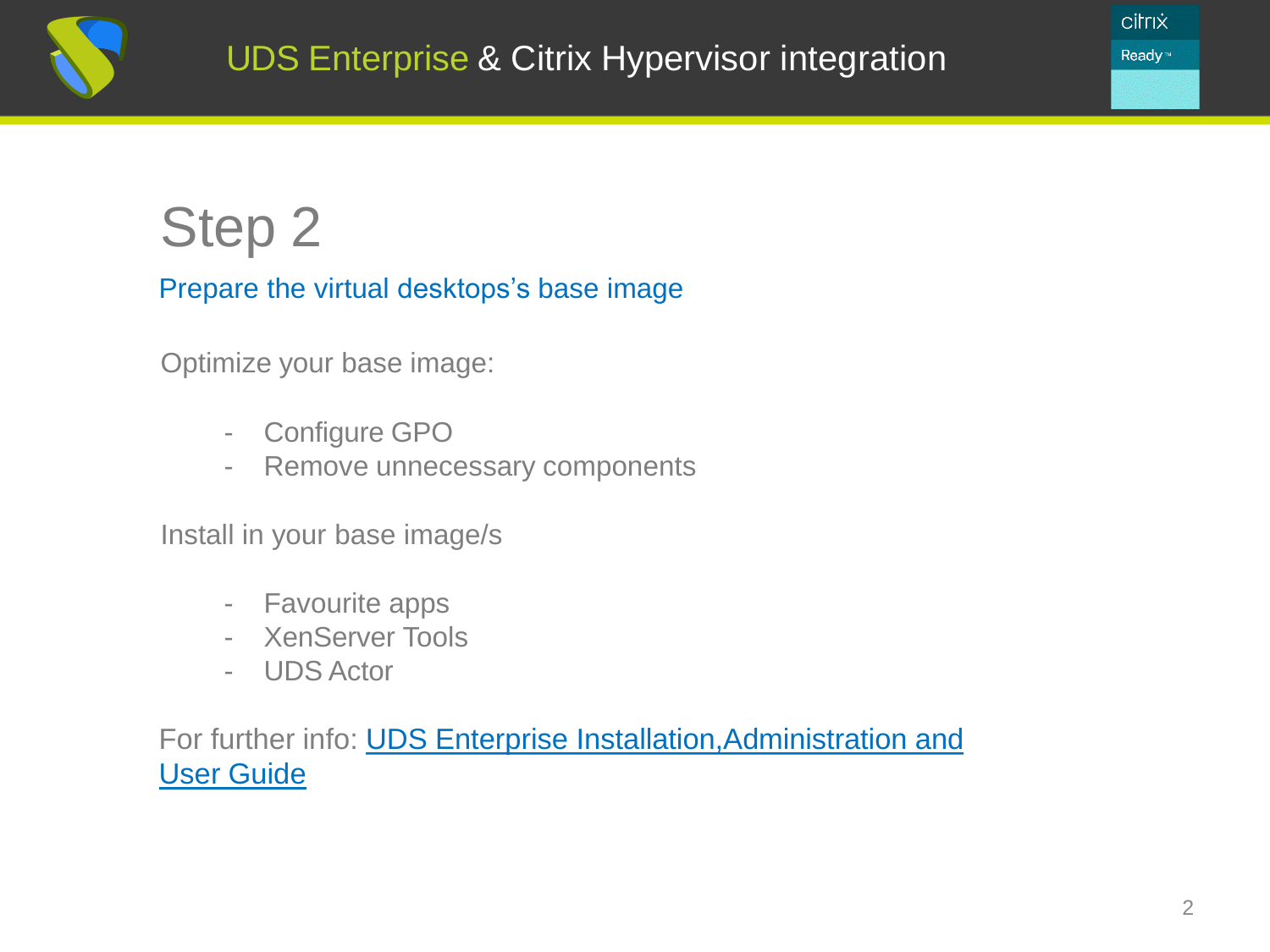

## Step 3

### UDS Enterprise software installation

Install & configure UDS Enterprise components:

- MySQL Database
- UDS Server (broker)
- UDS Tunnel
- UDS Actor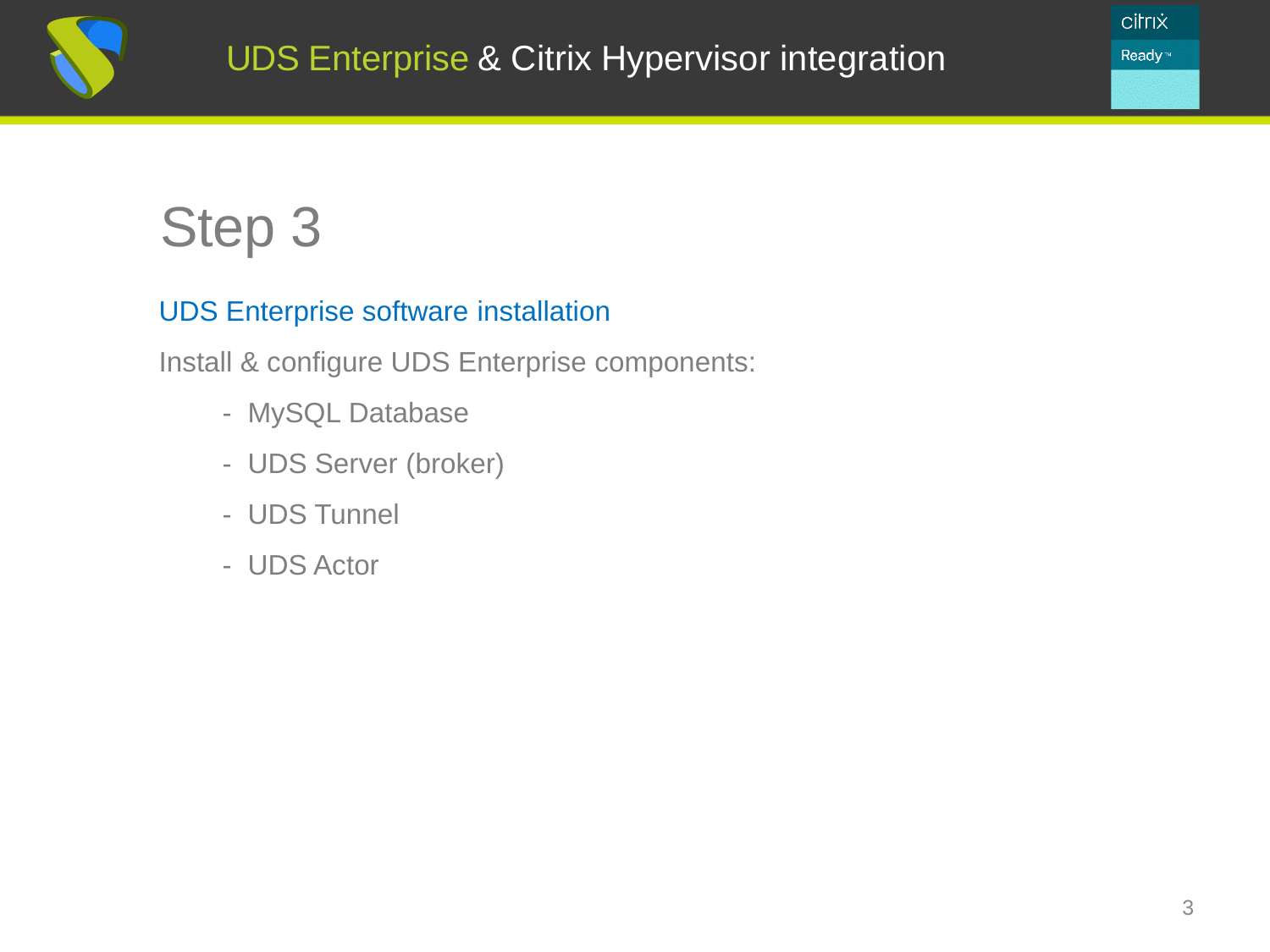

# Step 4

### Go to UDS Enterprise Administration Dashboard and add XenServer in the "Services" section

| Service providers                                             |                |                                                                       |                                |          |                      |
|---------------------------------------------------------------|----------------|-----------------------------------------------------------------------|--------------------------------|----------|----------------------|
| $\blacksquare$ New $\blacktriangledown$<br>$\rightarrow$ Edit | e Permissions  | $t_{\downarrow}$ Export<br>  Maintenance                              | $\overline{\mathbf{E}}$ Delete |          |                      |
| Filter                                                        | $1 - 1$ of $1$ | $ \langle \langle \rangle \rangle \rangle$ $ \langle \rangle \rangle$ |                                |          |                      |
| Name 个                                                        | Type           | Comments                                                              | <b>Status</b>                  | Services | <b>User Services</b> |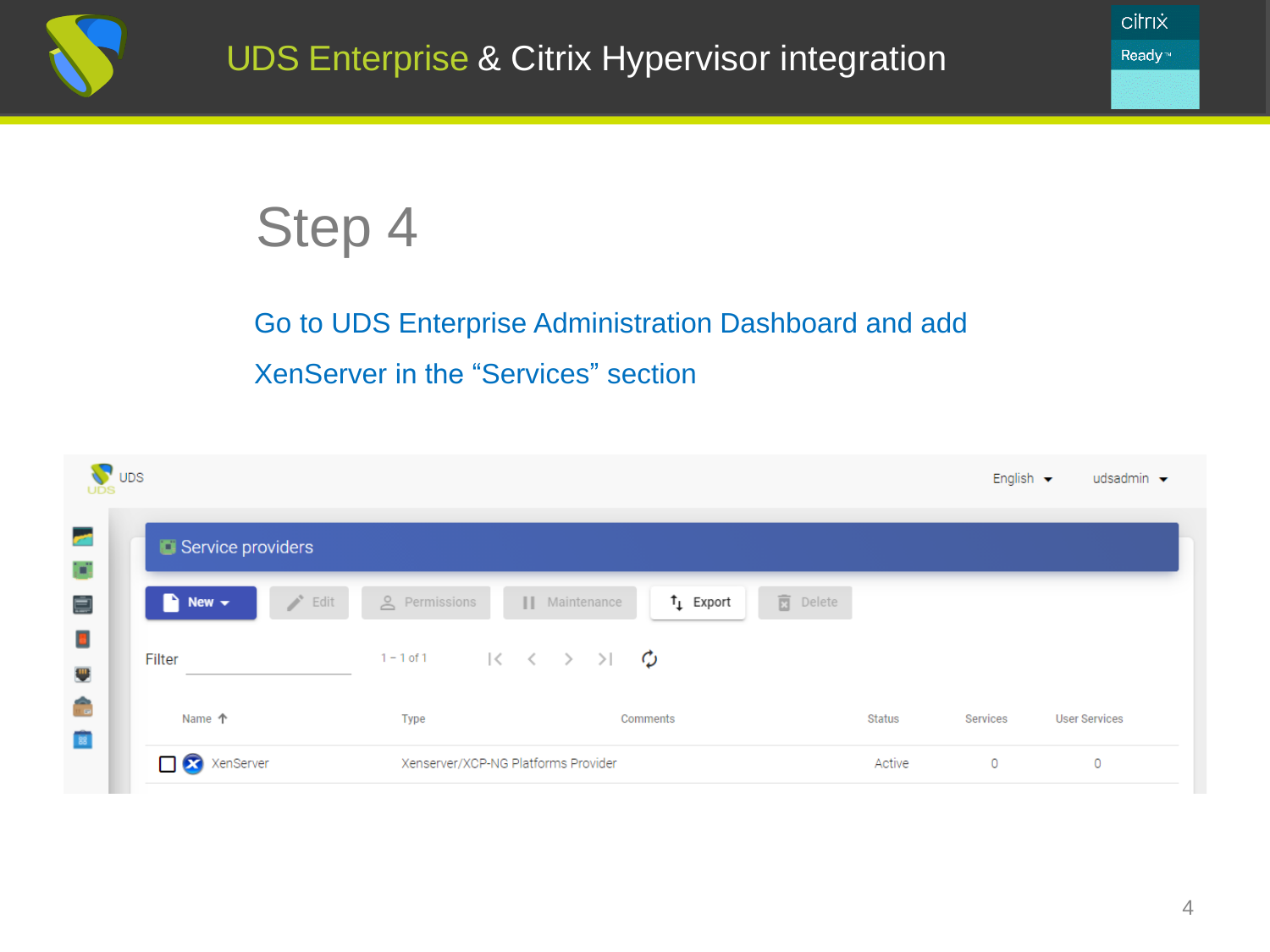

### Step 5

#### Create your Authenticator/s, OS Manager/s & Transport/s

- Authenticators: Active Directory, Azure Active Directory, eDirectory,Radius, OpenLDAP, SAML, IP and Internal
- OS Managers: Linux, Windows (Persistent / Nonpersistent)
- Transports: RDP, RDS, XRDP, NoMachine, PCoIP, SPICE,

X2Go, HTML5 and RDS through HTML5

citrix Ready™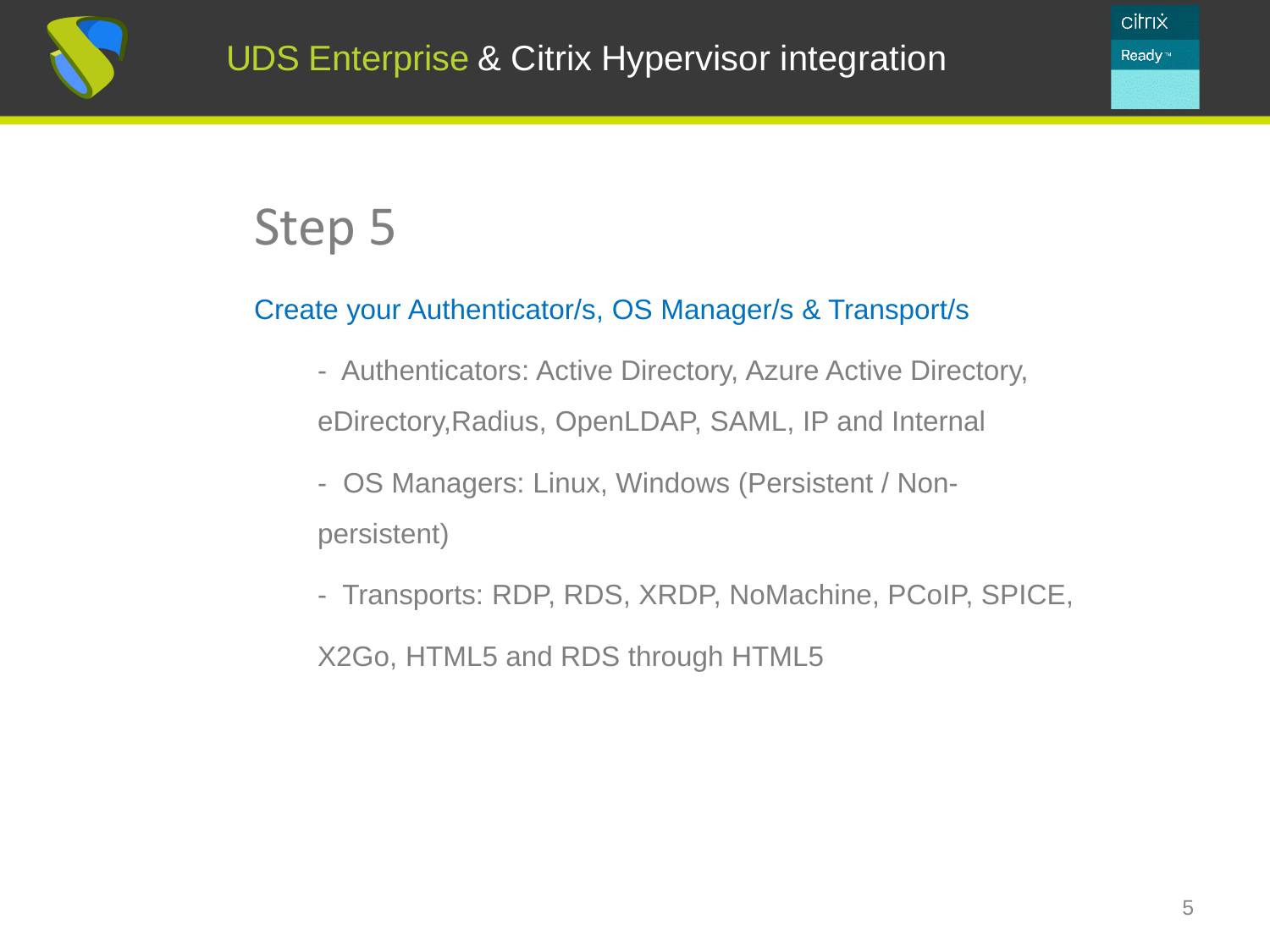

# Step 6

### Deploy Services Pool

- Deploy desktops from base image/s
- Assign Authenticator/s, OS Manager/s, Calendars & Transport/s as needed

| $\sqrt{\frac{1}{2}}$ UDS<br><b>UDS</b> |                               |        |                         |                     |                               |         |                     |               | Español v                                                                                                | udsadmin $\blacktriangleright$ |   |
|----------------------------------------|-------------------------------|--------|-------------------------|---------------------|-------------------------------|---------|---------------------|---------------|----------------------------------------------------------------------------------------------------------|--------------------------------|---|
| od.<br>Œ,                              | <b>Ed</b> Pools de servicios  |        |                         |                     |                               |         |                     |               |                                                                                                          |                                |   |
| Ė<br>$\overline{\mathbf{D}}$           | Nuevo<br>$\rightarrow$ Editar |        | e Permisos              | $\uparrow$ Exportar | $\overline{\boxtimes}$ Borrar | Filtro  |                     | $1 - 2$ of 2  | $\begin{array}{ccccccc} \vert \langle & \vert & \langle & \rangle & \rangle & \rangle \vert \end{array}$ |                                | ڻ |
| $\blacksquare$                         | Nombre 个                      | Estado | Servicios de<br>usuario | En preparación      | Uso                           | Visible | Muestra transportes | Grupo de Pool | Servicio padre                                                                                           |                                |   |
| û<br>El                                | Ubuntu 20                     | Activo | $\circ$                 | 0                   | 0%                            | sí      | sí                  | Por defecto   | Ubuntu20                                                                                                 |                                |   |
| $\Box$<br>Ê                            | <b>X</b> Windows 10           | Activo | $\circ$                 | $\circ$             | 0%                            | sí      | sí                  | Por defecto   | W10                                                                                                      |                                |   |
| G<br>Ē                                 |                               |        |                         |                     |                               |         |                     |               | @ 2012-2020 Virtual Cable S.L.U.                                                                         |                                |   |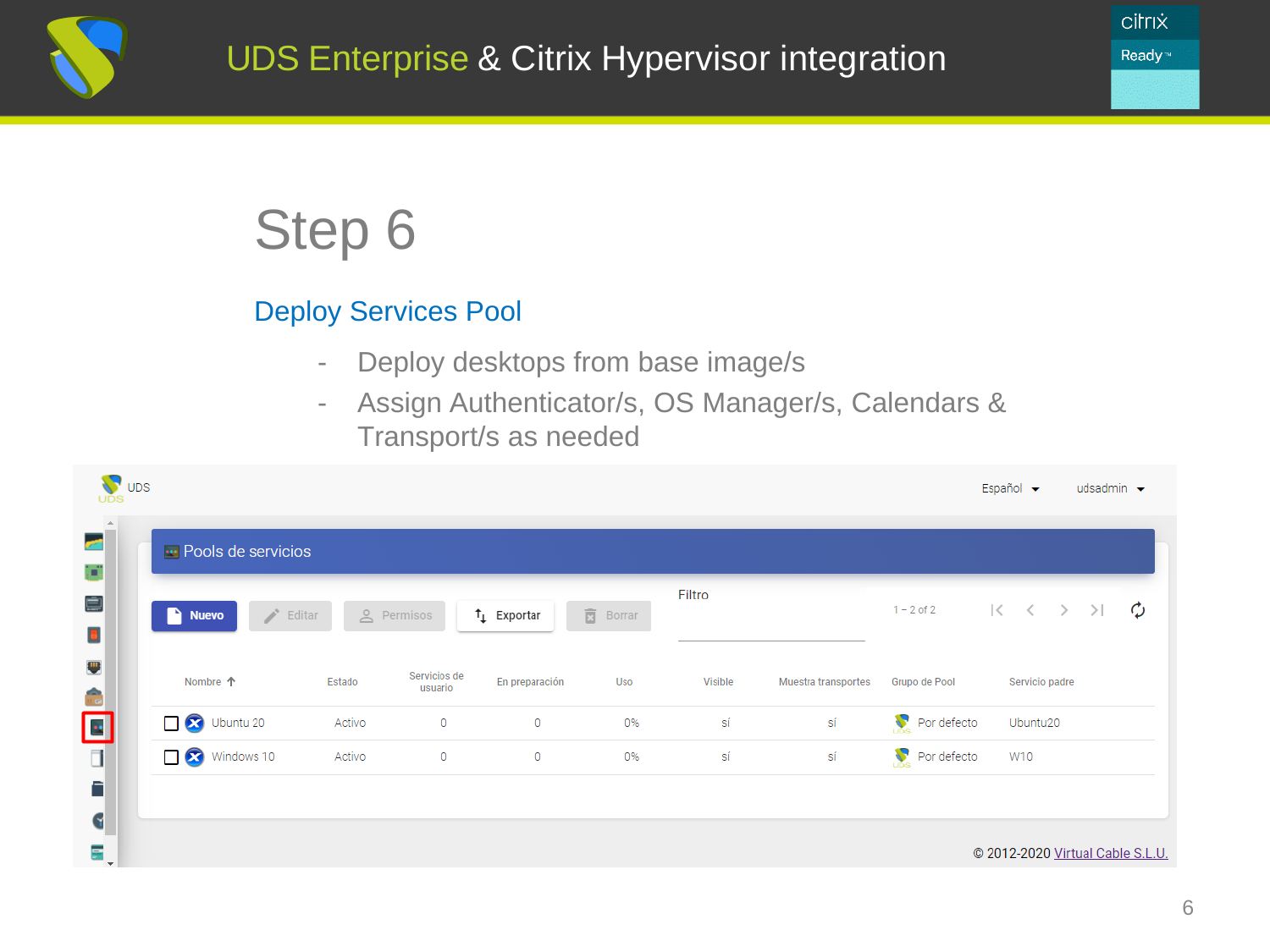

citrix Ready<sup>™</sup>

| XenCenter                                                                  |                                                                                              |             |
|----------------------------------------------------------------------------|----------------------------------------------------------------------------------------------|-------------|
| File<br>View<br>Server<br>VM<br>Pool                                       | Templates<br>Storage<br>Tools<br>Window<br>Help                                              |             |
| Back v D Forward v                                                         | Add New Server   <b>Company Property New Storage   New VM</b>   Shut Down   Reboot   Suspend |             |
| <b>Server View</b><br>Views:<br>۰                                          | xenserver01<br>FO                                                                            | Logged in a |
| Q<br>Search                                                                | Search General Memory Storage Networking NICs<br>Console Performance Users<br>Logs           |             |
| □ XenCenter<br><b>F</b> xenserver01<br>Θ<br>UDS service uuu00000           | <b>Server General Properties</b>                                                             |             |
| UDS service uuu00001<br>UDS service uuu00002                               | Properties                                                                                   | Expar       |
| UDS service w8lab5000<br>UDS service w8lab5001                             | General                                                                                      |             |
| UDS service w8lab5002<br>UDS service w8lab5003                             | <b>Management Interfaces</b>                                                                 |             |
| UDS service w8lab5004<br>UDS service w8lab5005<br>UDS service w8lab5006    | Memory                                                                                       |             |
| Windows 8-UDS<br>Xubuntu14.04-UDS                                          | <b>Version Details</b>                                                                       |             |
| <b>DVD</b> drives<br>⇔<br>iSCSI virtual disk storage<br>8<br>Local storage | License Details                                                                              |             |
| Removable storage<br>UDS Pub Windows 8-1<br>UDS Pub xUbuntu 14-1           | CPUs                                                                                         |             |
|                                                                            |                                                                                              |             |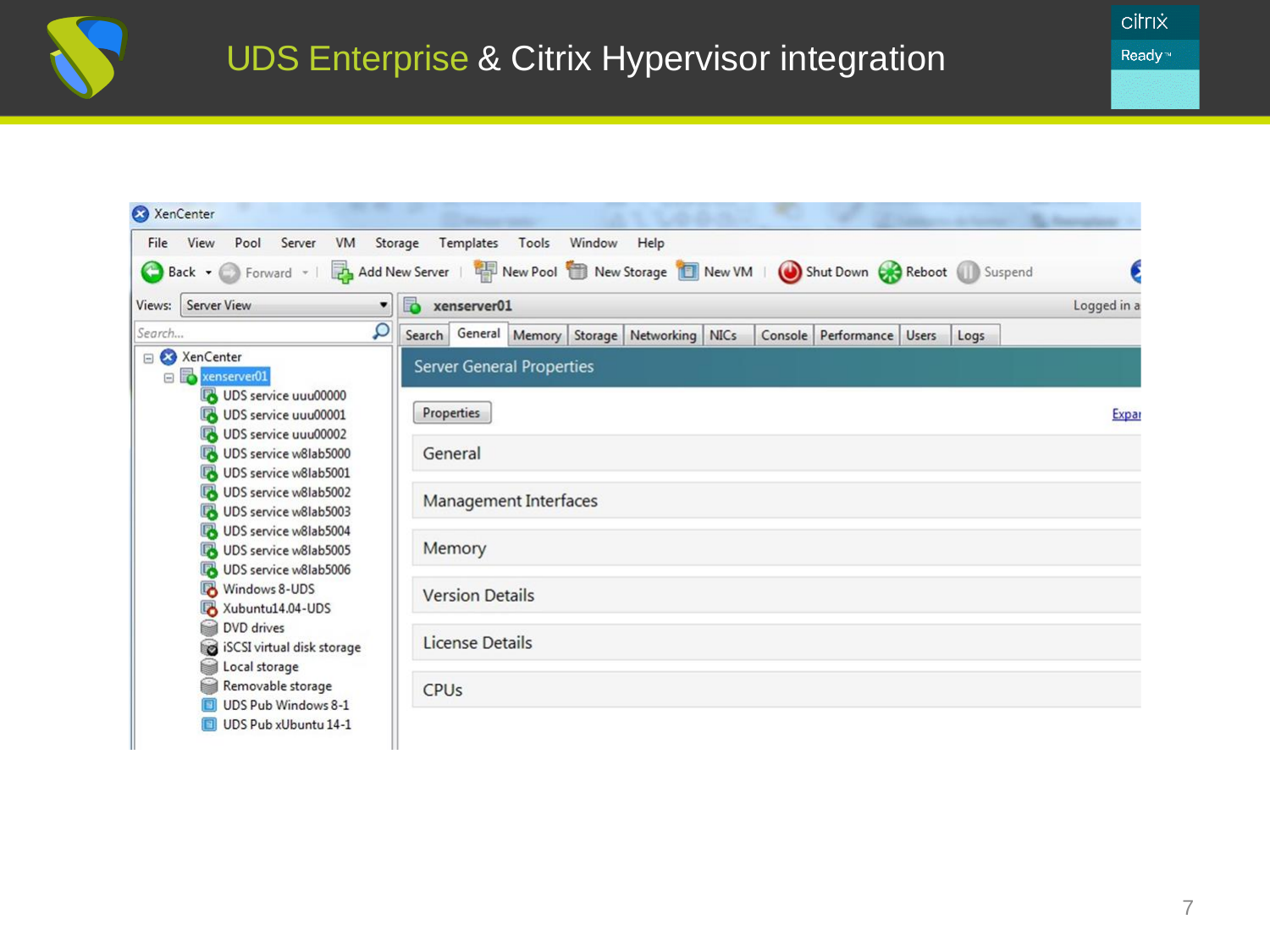

Step 7

Enjoy your virtual desktops provided by UDS Enterprise & Citrix Hypervisor!

|                              |                       | $\overline{\mathbf{L}}$ UDS Client | Acerca de | Español $\rightarrow$ |
|------------------------------|-----------------------|------------------------------------|-----------|-----------------------|
|                              |                       |                                    |           |                       |
|                              | <b>UDS Enterprise</b> |                                    |           |                       |
| Nombre de usuario *<br>admin |                       |                                    |           |                       |
| Contraseña<br>               |                       |                                    |           |                       |
|                              | Iniciar sesión        |                                    |           |                       |
|                              |                       |                                    |           |                       |

citrix **Ready**™